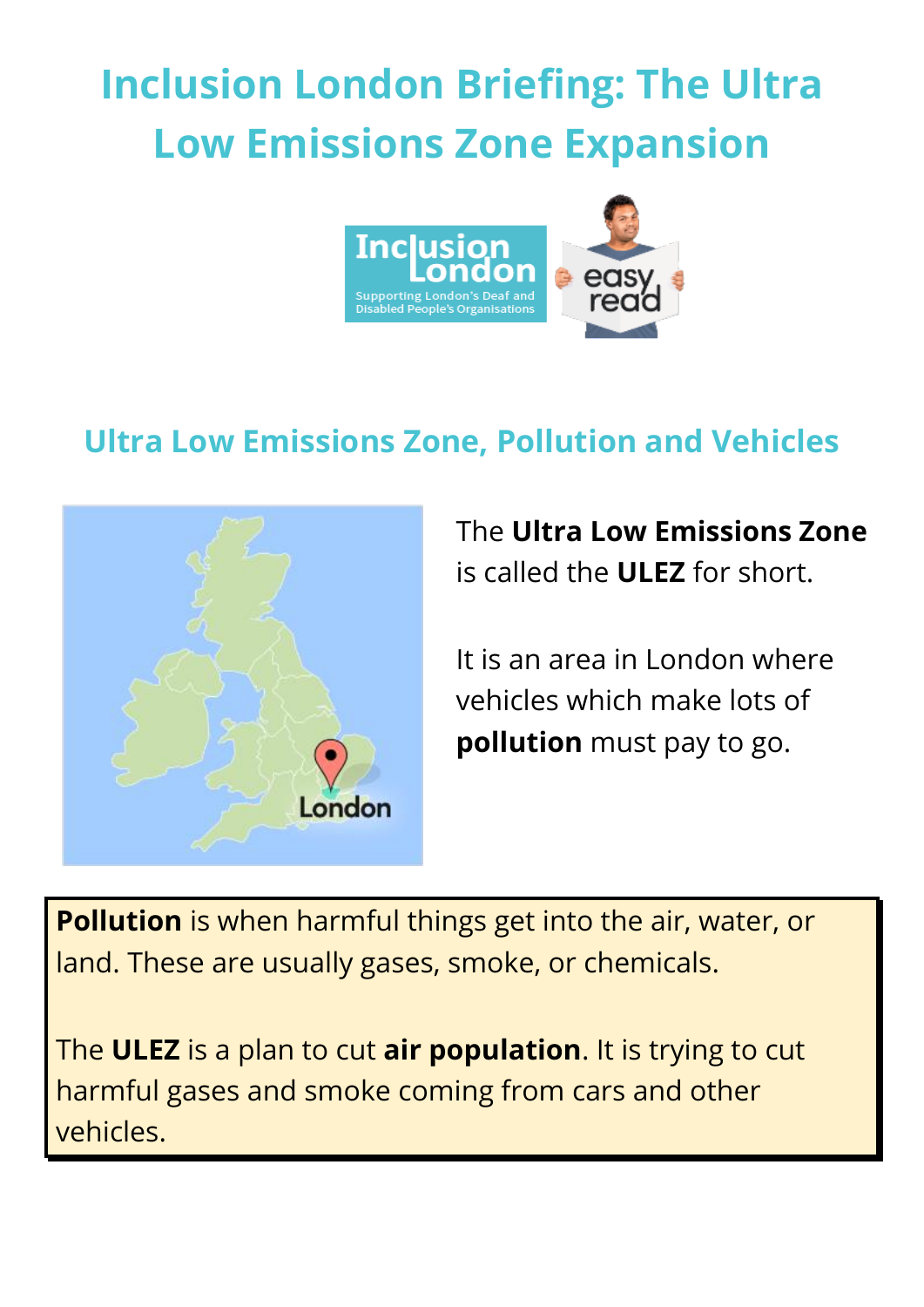

It is part of work the Mayor of London is doing.

The Mayor of London in 2022 is **Sadiq Khan**.

Sadiq Khan is trying to cut **pollution** in London.

Cars and other vehicles make **pollution.**

When we drive, the vehicle makes smoke and gases which are harmful.

These go into the air. People breathe them in.

If we breathe in a little bit, this will usually not hurt us.

But when we breathe in more, it can hurt us.

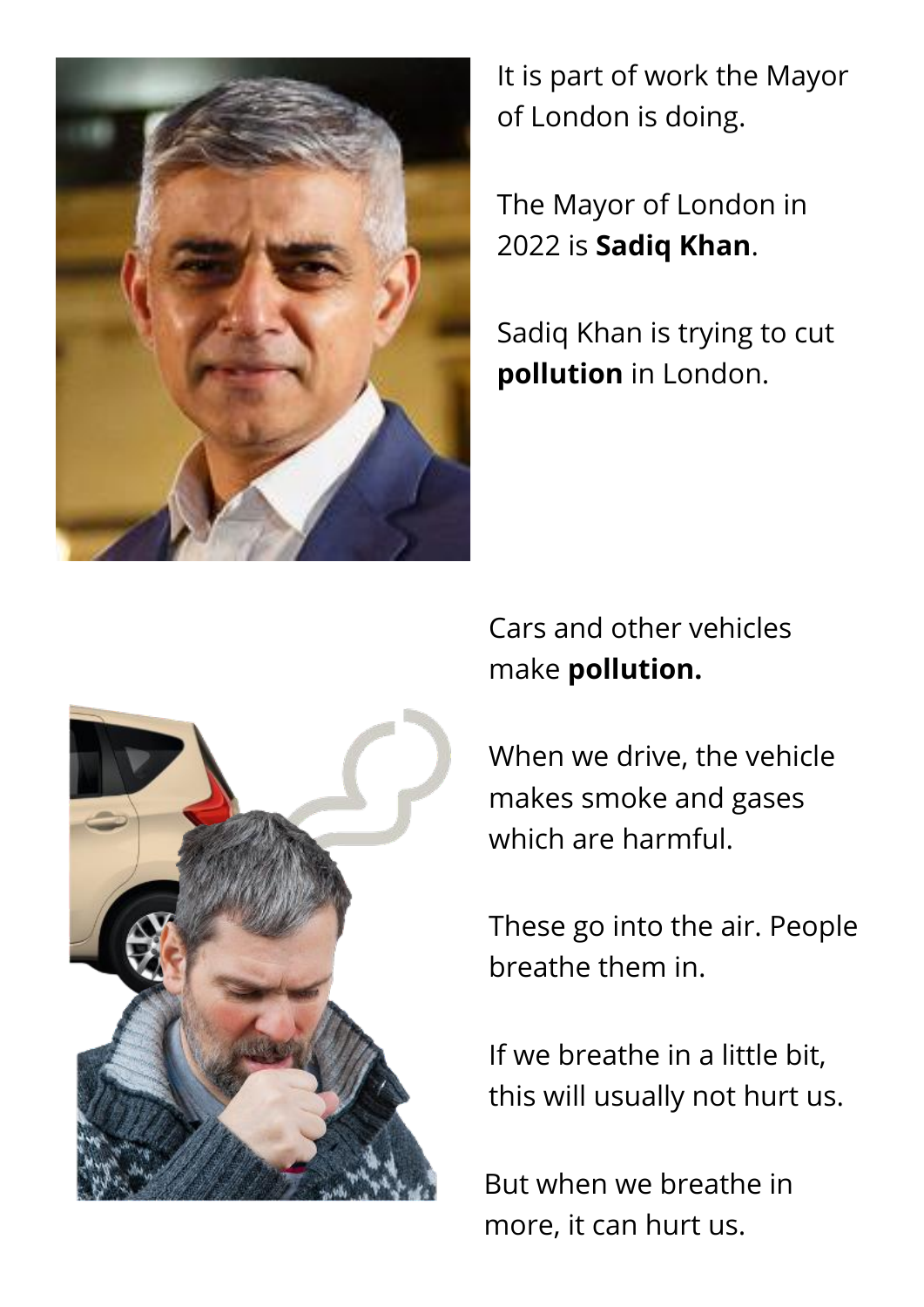

Some vehicles make more dangerous smoke and gas than others.

**Diesel** vehicles usually make more than **petrol** vehicles.

Older vehicles make more than newer vehicles.

**Diesel** and **petrol** are types of fuel we put in vehicles to make them run. They are both made from oil.



Usually, if you drive a vehicle that makes more pollution into the ULEZ, you must pay £12.50 a day.

Some people do not need to pay, even if their vehicle makes more pollution.

We will talk about this later.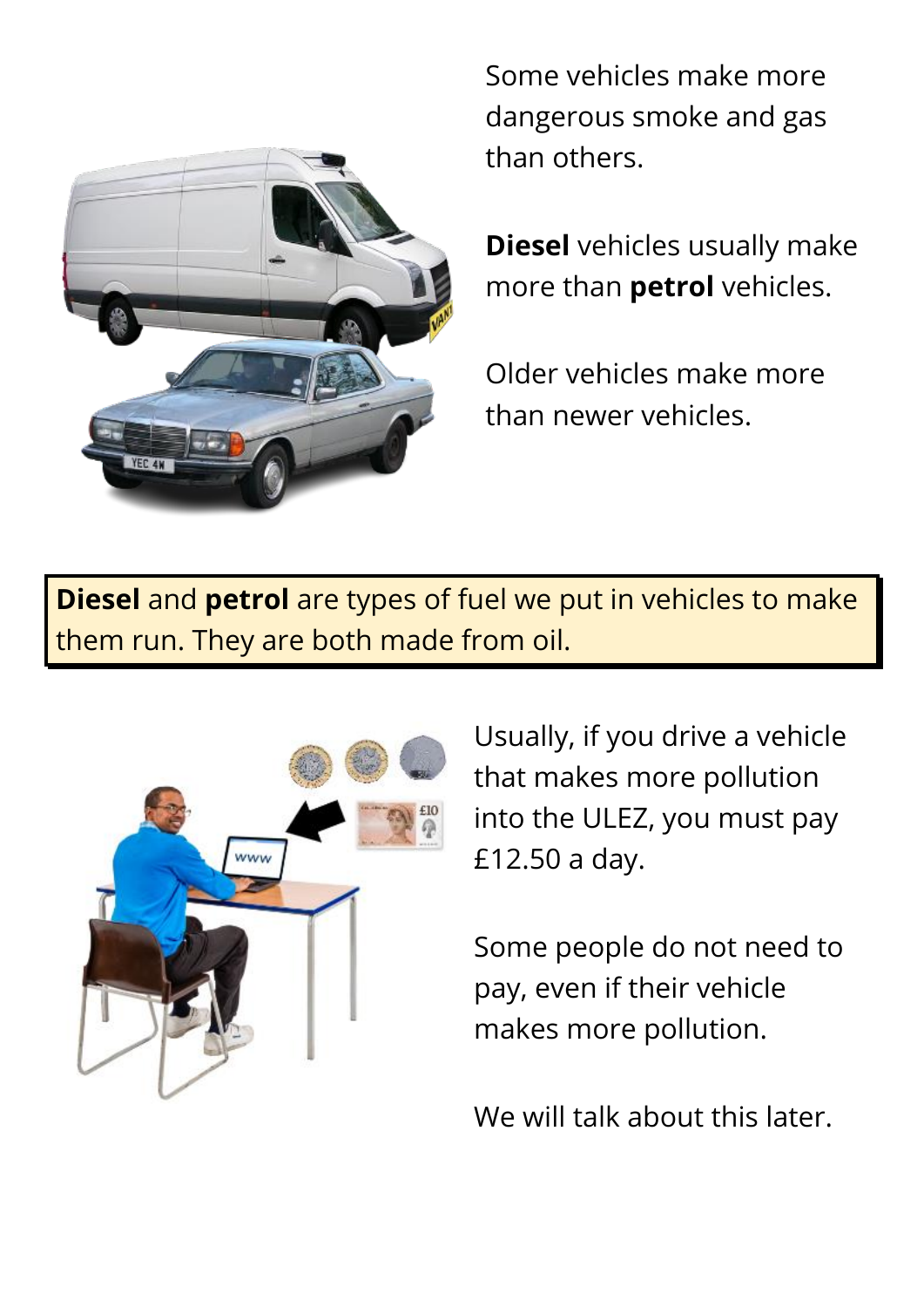The ULEZ was set up in **2019**. In **2021**, it got bigger. On the map, the red part in the middle is how big it was in 2019. The bigger part in blue is how big it became in 2021.

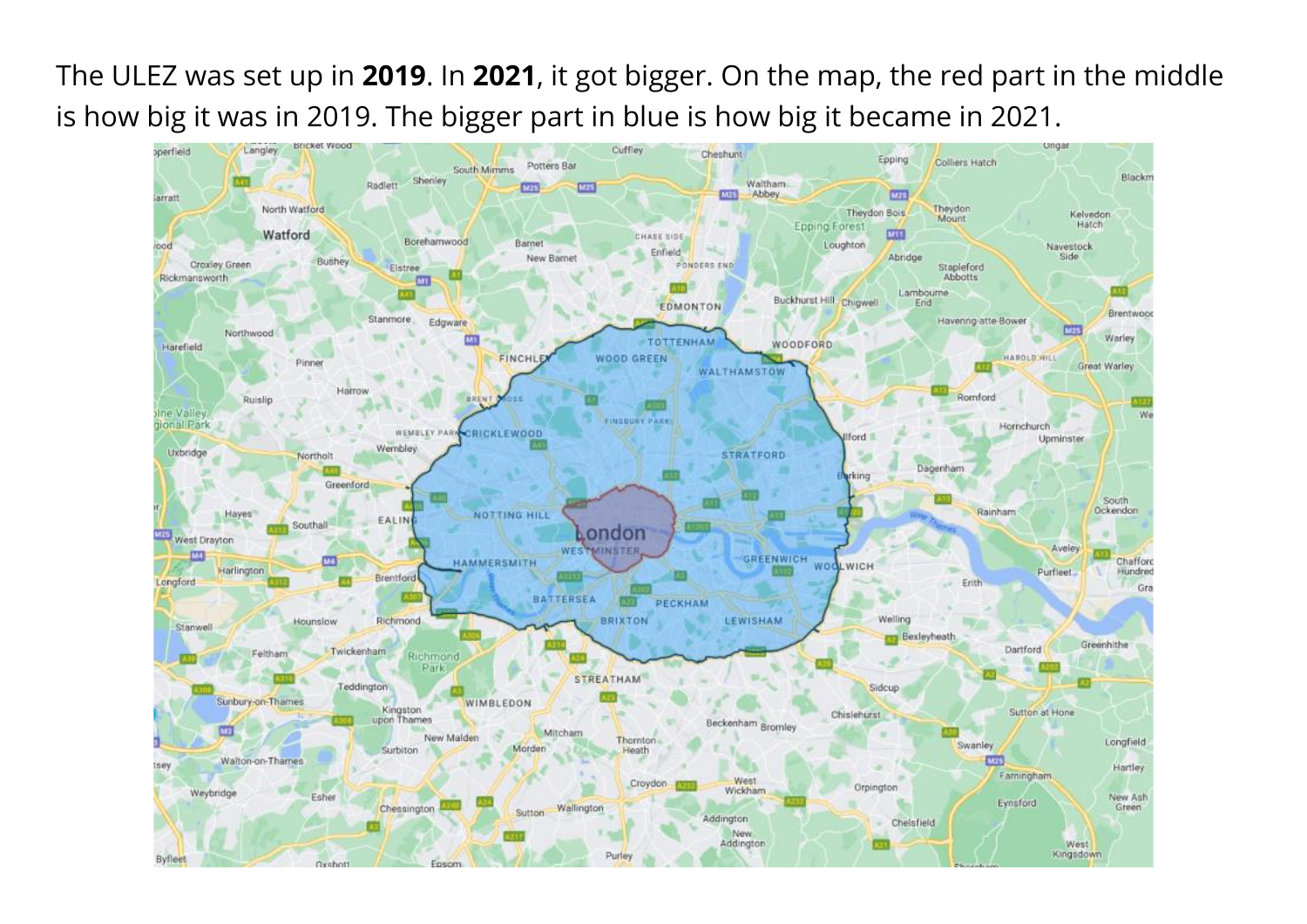In 2023, the Mayor wants to make the ULEZ bigger again. He wants to make the new part in yellow on the map ULEZ too. This covers all of London.

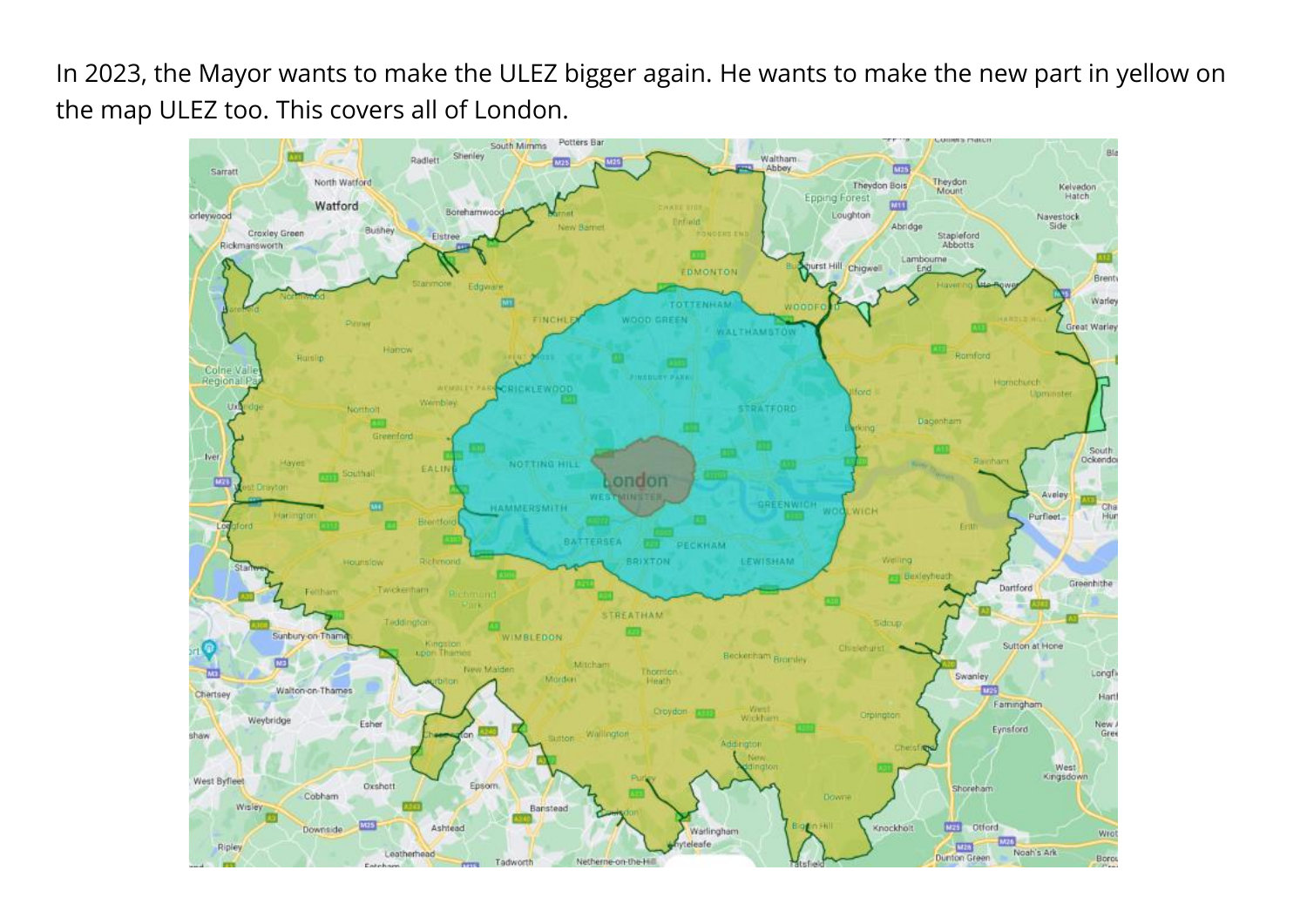### **Why this matters.**



Less pollution is good.

Pollution makes people sick. It can make people die young.

Inclusion London thinks less pollution in London is great.

**But,** we are worried that the ULEZ plan will make life hard for many people.

We think it will make life **much** harder for many Disabled people.

We think the plan needs to be made better.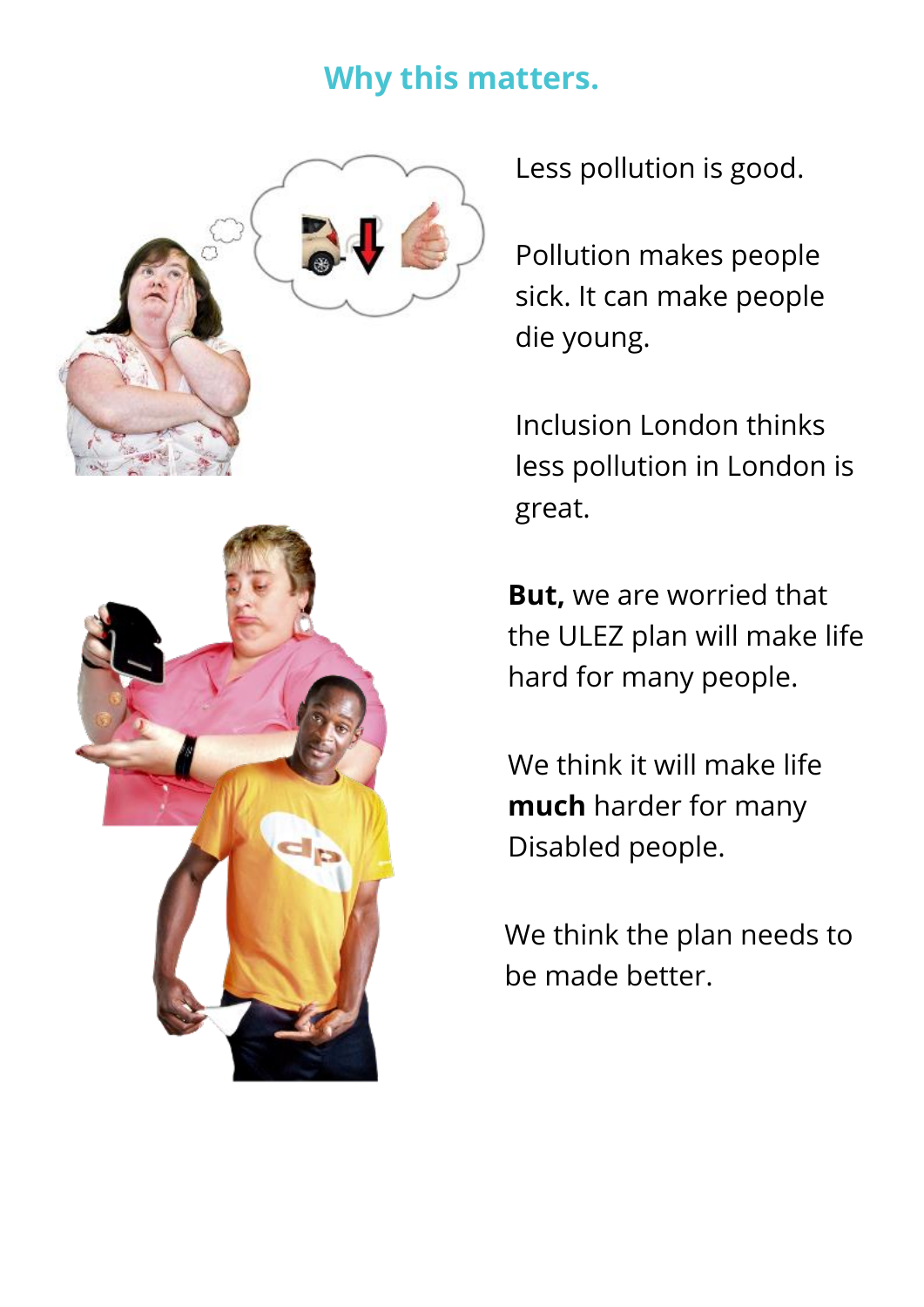

Right now, the price of food is going up.

The price of electricity and gas are going up.

The price of lots of other things are going up too.

Some people are calling this a **'cost-of-living crisis'.** 

The ULEZ getting bigger will be another cost.

Some people have old cars that make more pollution.

They will either need to buy a newer vehicle or pay £12.50 a day to drive their car.

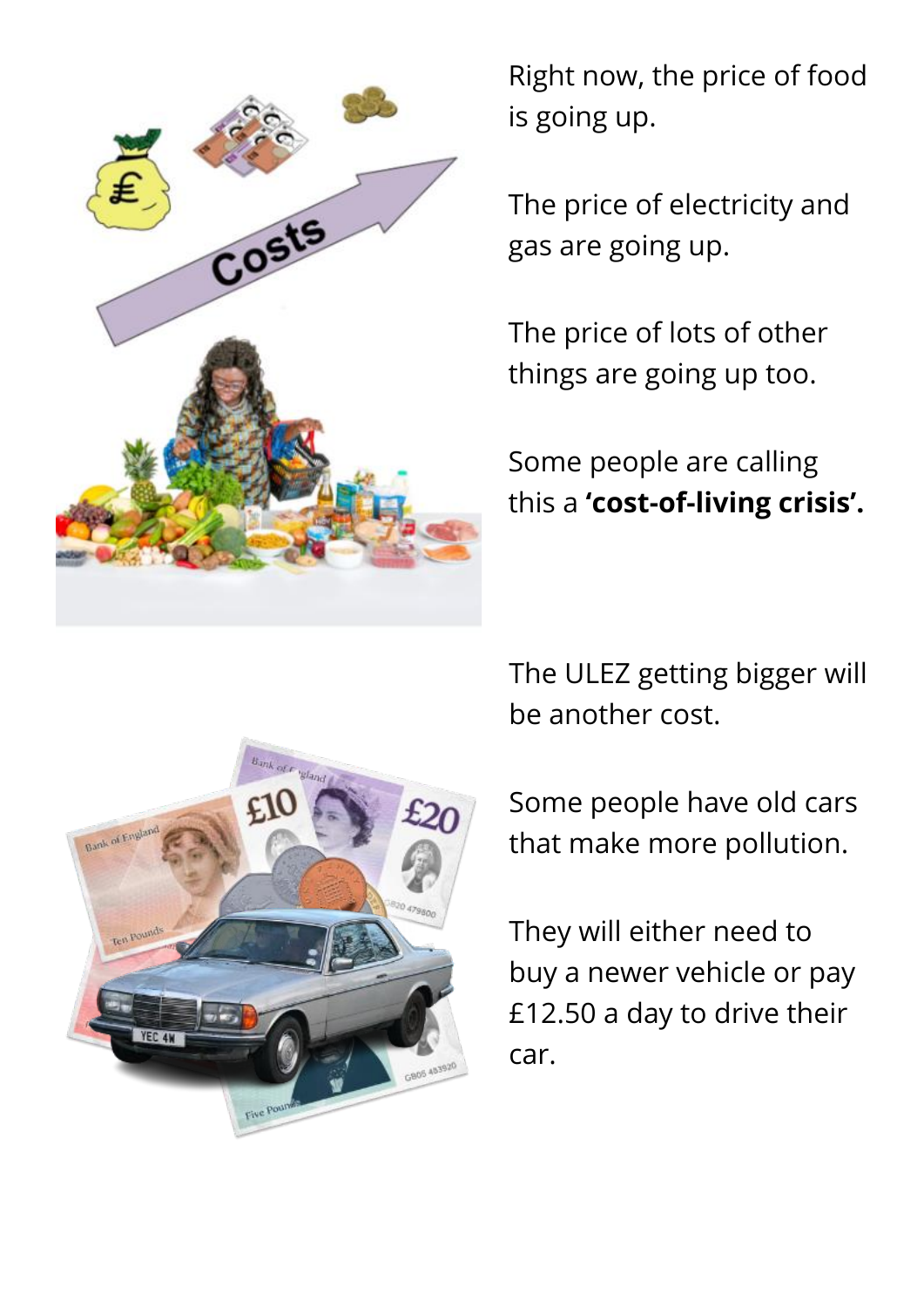

Some Disabled people have older cars **adapted** for them.

**Adapted cars** are cars that are changed so a Disabled person can drive them or get in them.



Some people already cannot pay for food, electricity, or gas.

They will not have money for a different car.

They will not have money to pay £12.50 a day.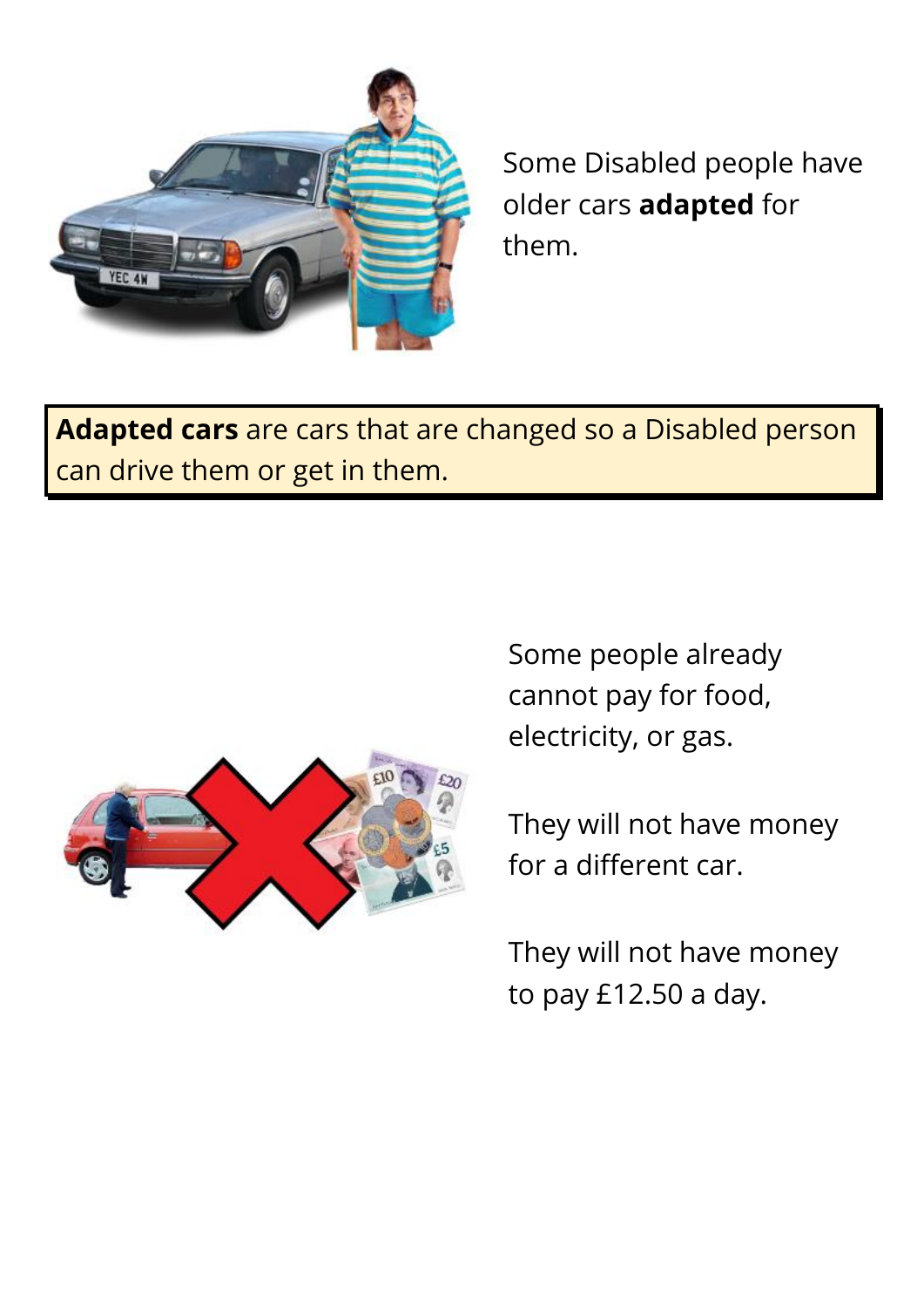

Disabled people have to spend more money to get the things they need.

Usually, they have to spend around **£583** a month more.

Some Disabled people have to spend as much as **£1000** more a month.

This means more Disabled people live in poverty than non-Disabled people.

Disabled people often spend more money on energy.

Medical equipment and mobility devices need electricity to work.

Disabled people often need more heating in their homes, so they are not in pain or very ill.

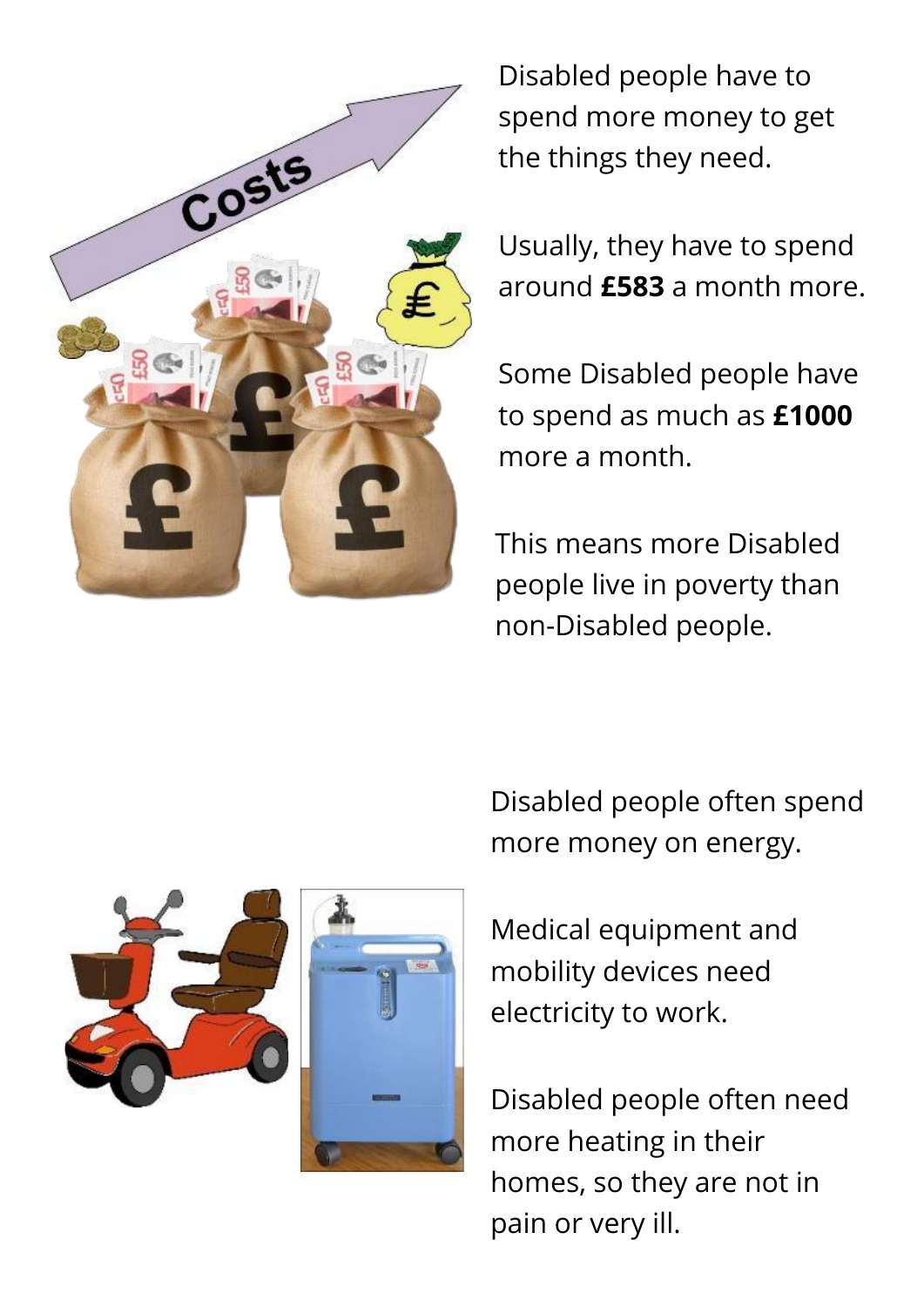

Some Disabled people will struggle even more when the new ULEZ starts.

We think there needs to be more support for Disabled people in the ULEZ plan.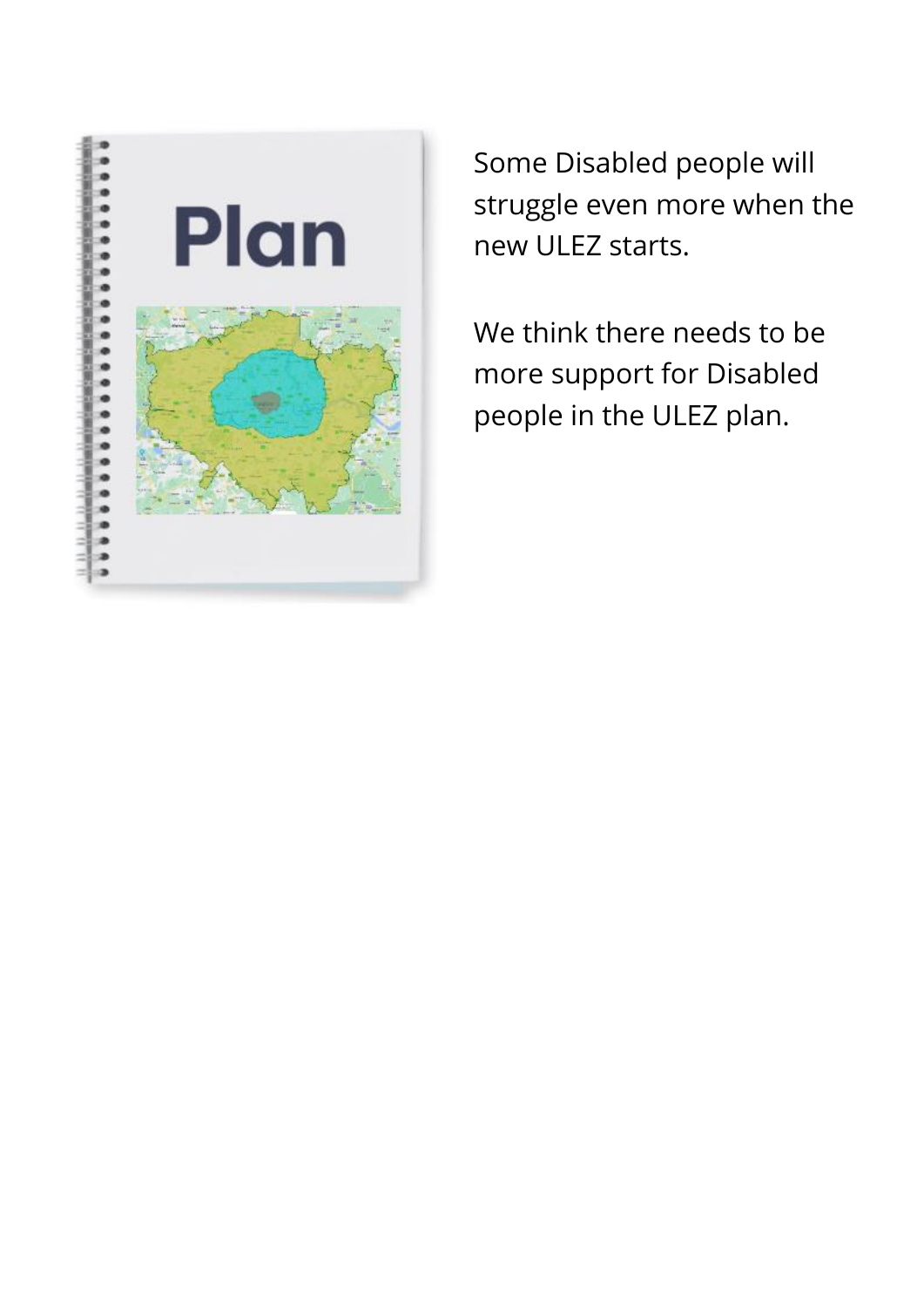#### **Blue Badge holders should be exempt from ULEZ cost**



Some Disabled people or their family have **blue badges.**

They have to apply for them.

Blue badges let people park in places other drivers cannot.

Not all Disabled people can get them.

There are 247,000 people in London who have blue badges.

We think they should not have to pay the ULEZ £12.50 a day cost. Even if their car is older and makes more pollution.

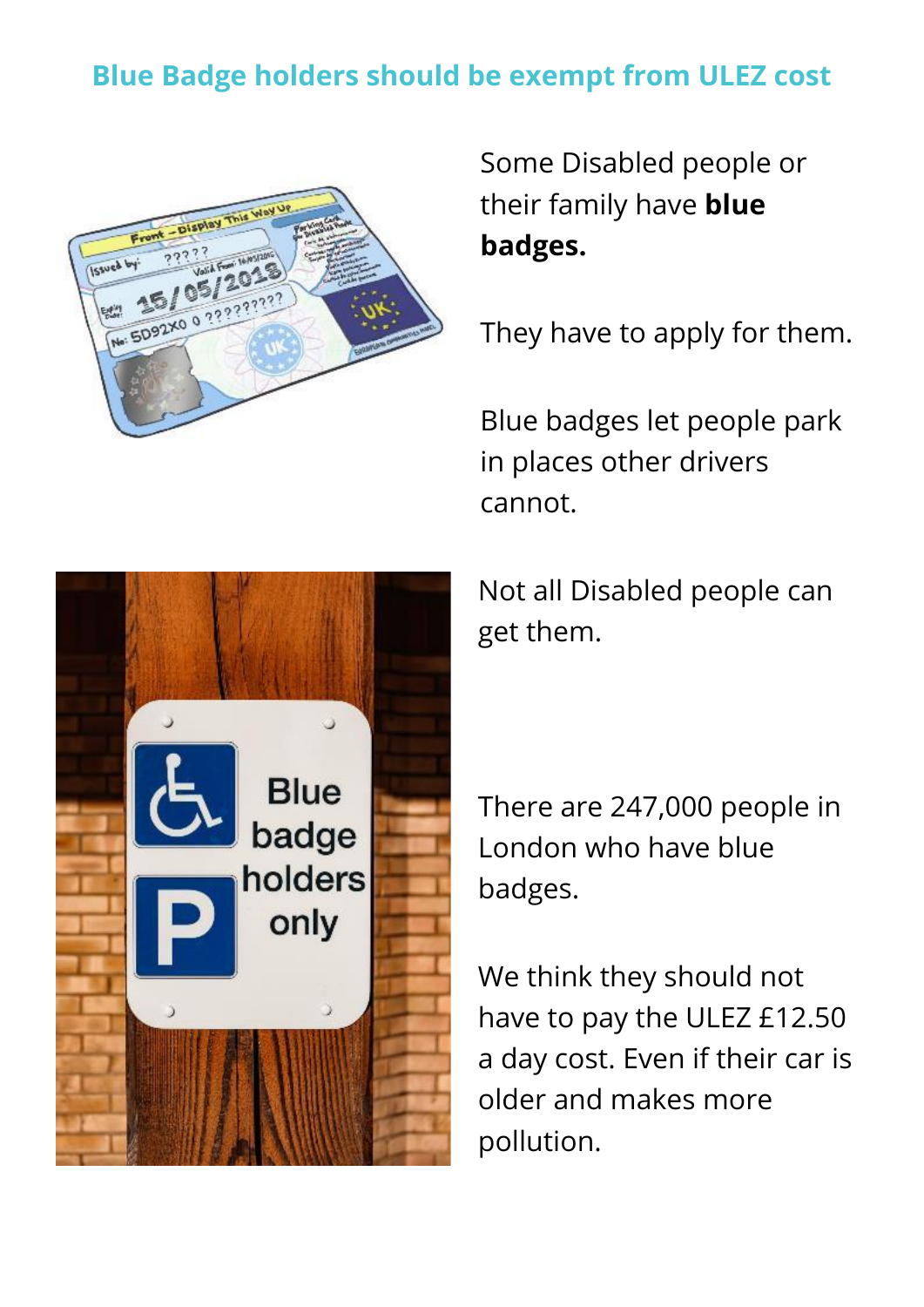





The Mayor of London does not think all people with Blue Badges should not have to pay.

He says some Disabled people already do not have to pay.

This is because their vehicle has a **disabled or disabled passenger vehicle tax class.** 

This is something people can get for their vehicle.

Only some Disabled people can get it. They must get certain benefits to get it.

They do not have to pay until October 2025.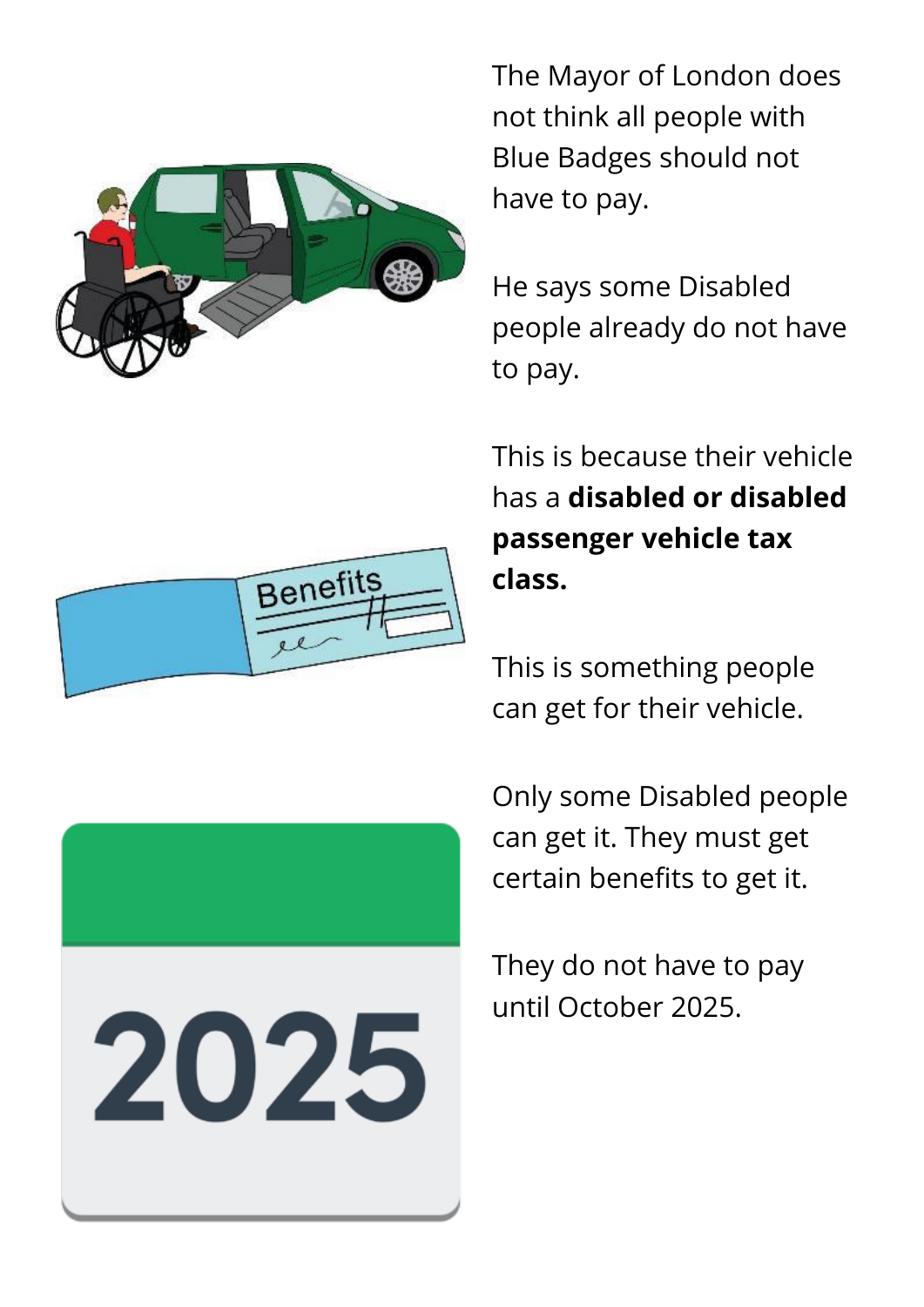



The Mayor says Disabled people can use newer vehicles which do not make as much pollution.

He says Disabled people could use public transport, Dial a Ride, or Taxicard.

If Disabled people need to buy a newer car, the Mayor says there is a **scrappage scheme** they can use.

They would get money for getting rid of their old car. Then they could buy a newer car.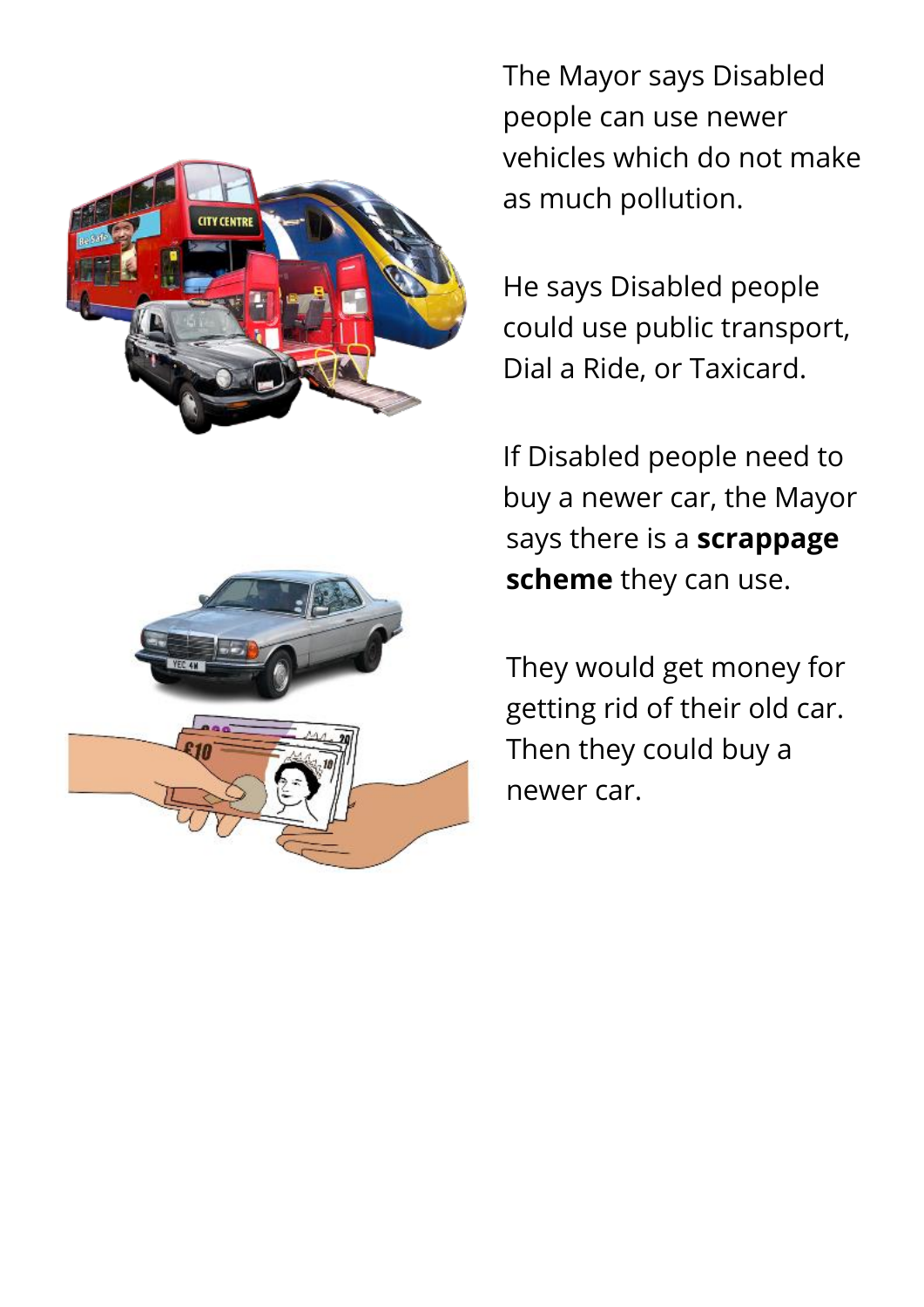We think these suggestions are unfair.

They do not think about how much support Disabled people need. Or how expensive travelling when Disabled is.



Some vehicles get **disabled or disabled passenger vehicle tax class.** Even these people will have to pay after October 2025.

We worry about what will happen to those Disabled people after October 2025.

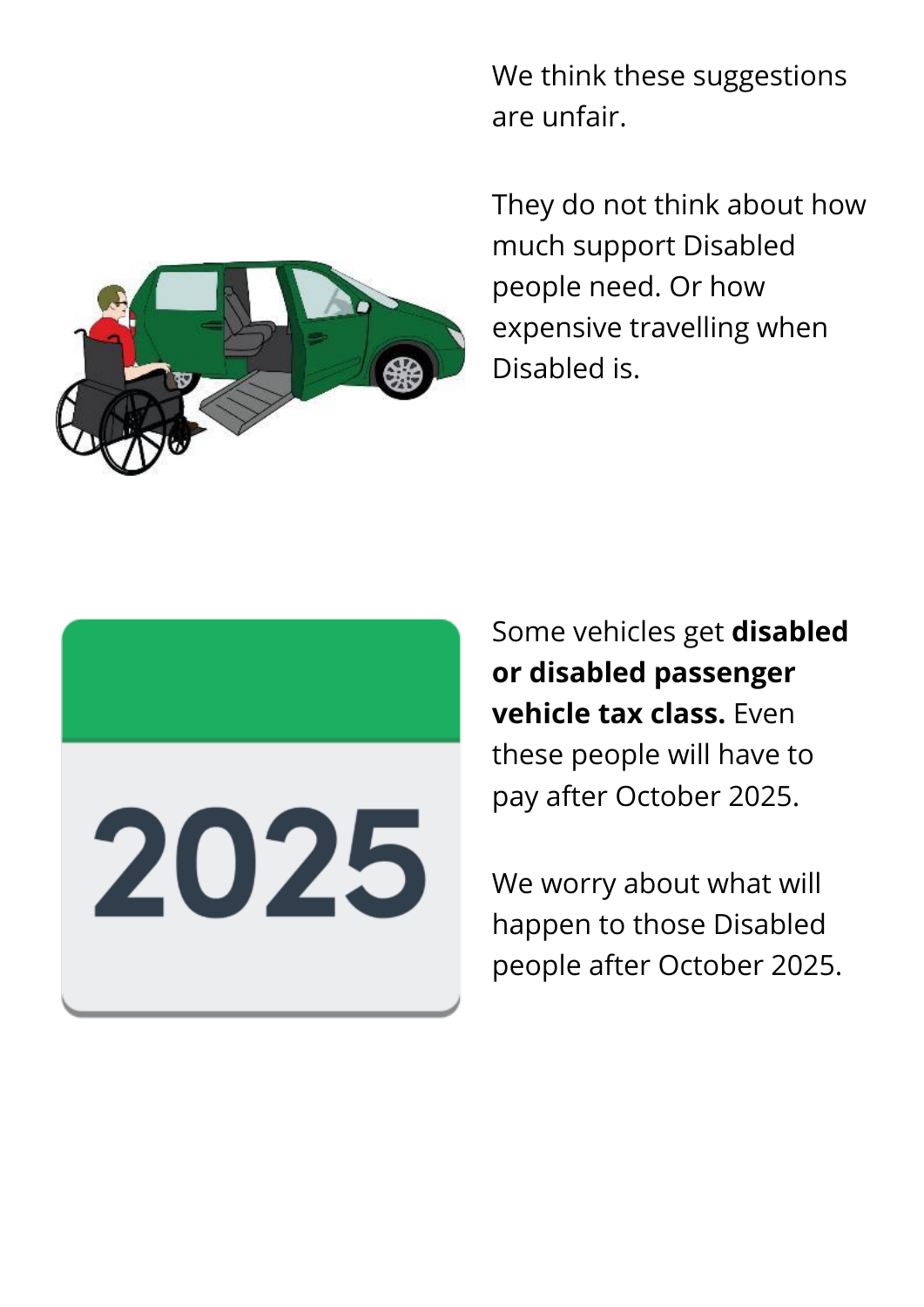

There are 247,000 people with blue badges.

There are 34,000 cars with **disabled or disabled passenger vehicle tax class.**

There are a lot more people with blue badges.



Only Disabled people who get higher or enhanced mobility benefits can get **disabled or disabled passenger vehicle tax class.** 

But we know benefit decisions can be unfair. We see this in the news.

We know some people need their car even if they do not get these benefits.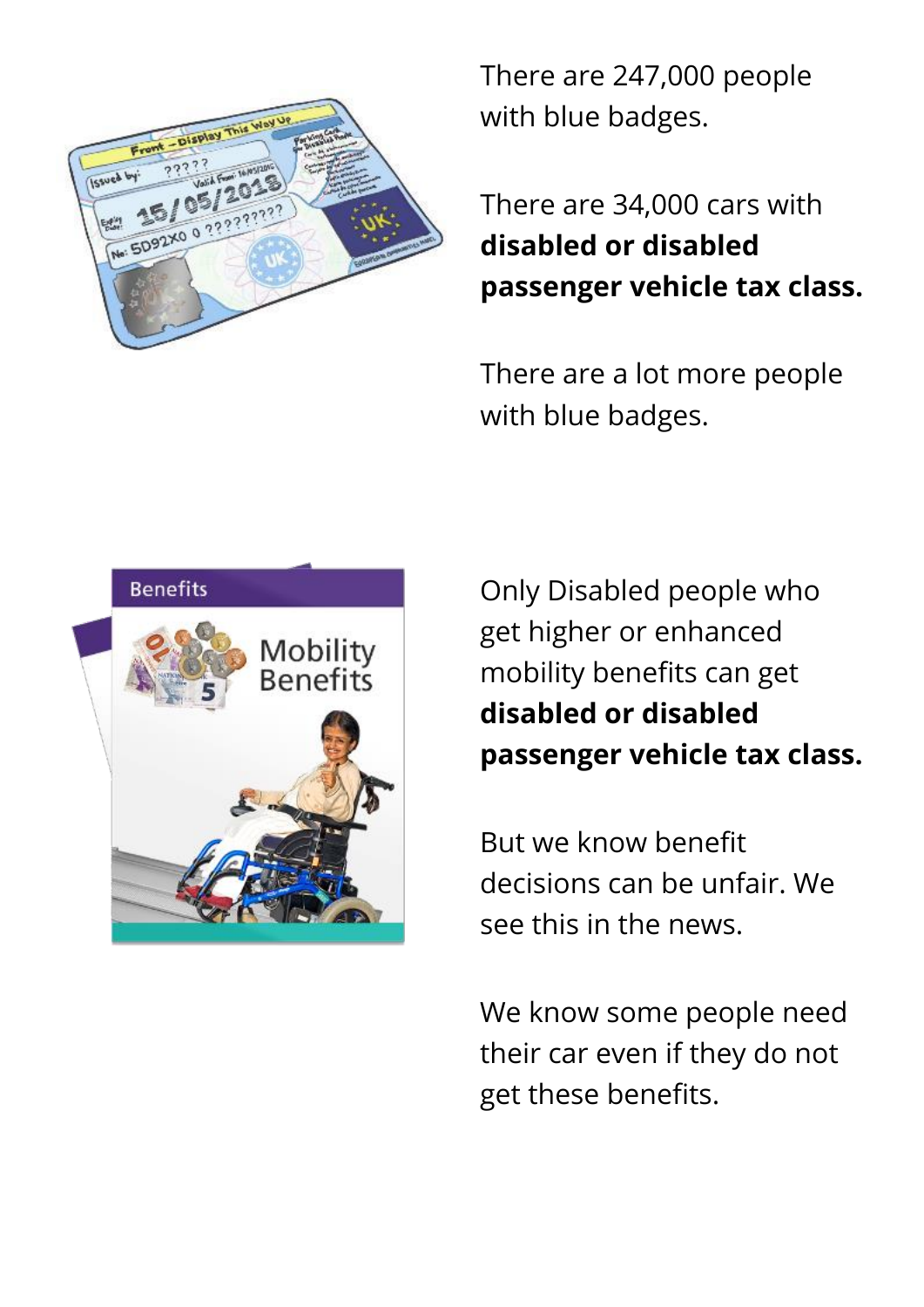

Public transport is not accessible.

There are lots of places Disabled people cannot get to on public transport.

Disabled people cannot rely on public transport.



Disabled people can use Dial a Ride and Taxicard to travel.

But they are for social trips. Like going shopping. Or visiting your friends.



They are not for daily trips. Like going to work, day centres, or school.

Disabled people cannot rely on Dial a Ride or Taxi card.

This is why many Disabled people have cars.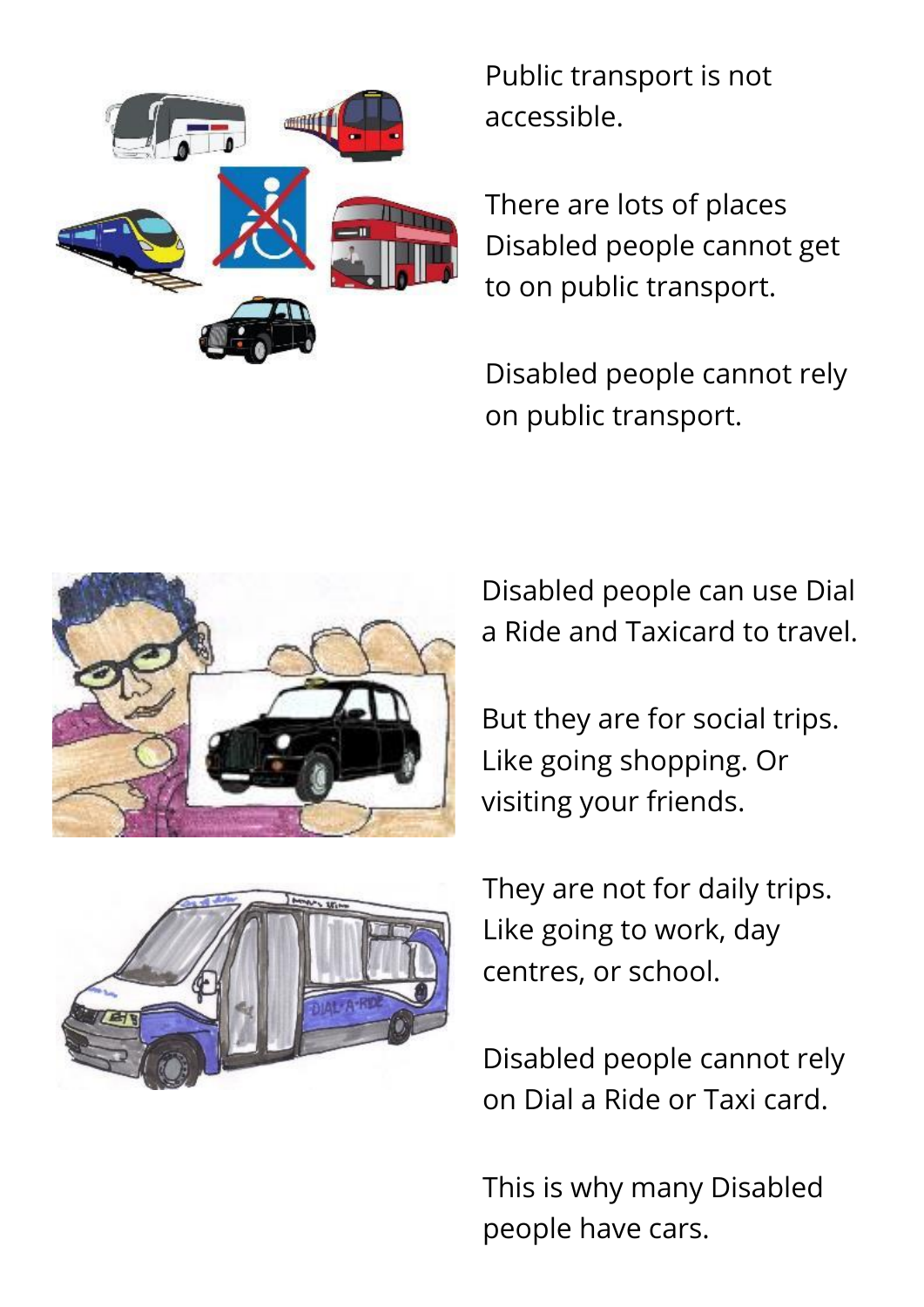

The car scrappage scheme was a good idea.

It gave people money to get rid of their old car.

But it was not enough for Disabled people.



Many Disabled people need their vehicles adapted so they can use them.

This makes their vehicles much more expensive.

The **£2,000** from scrapping their old vehicle is not enough to buy a newer adapted vehicle.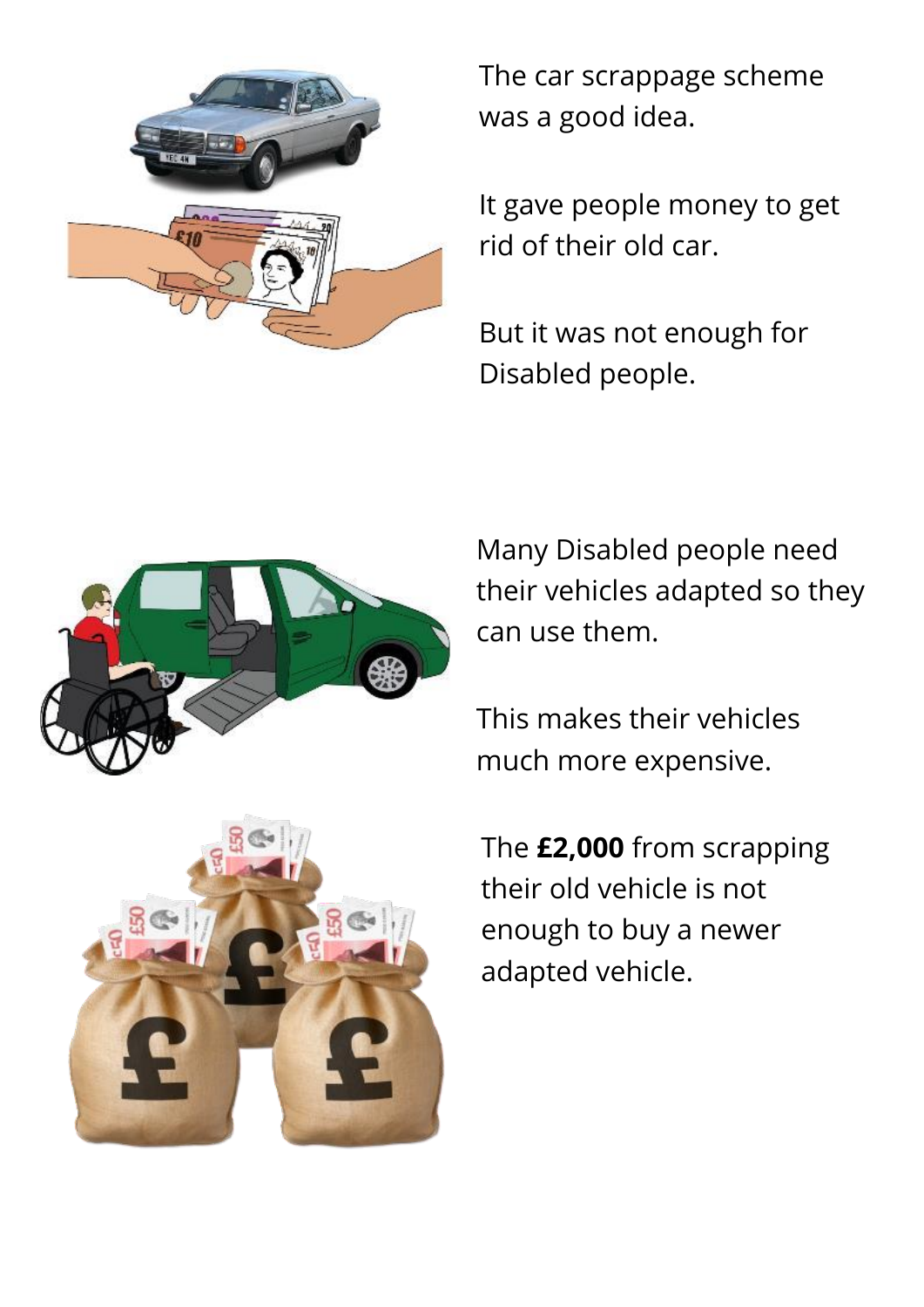For example, cars that wheelchair users can drive from their wheelchairs can cost **£30,000.** 



Other vehicles are less expensive, but still much more than £2,000.

The money from the scrappage scheme could also be seen as savings.

Some Disabled people could then have their benefits stopped. Because they have too many savings.

**These are the reasons we think people with blue badges should not pay ULEZ cost.**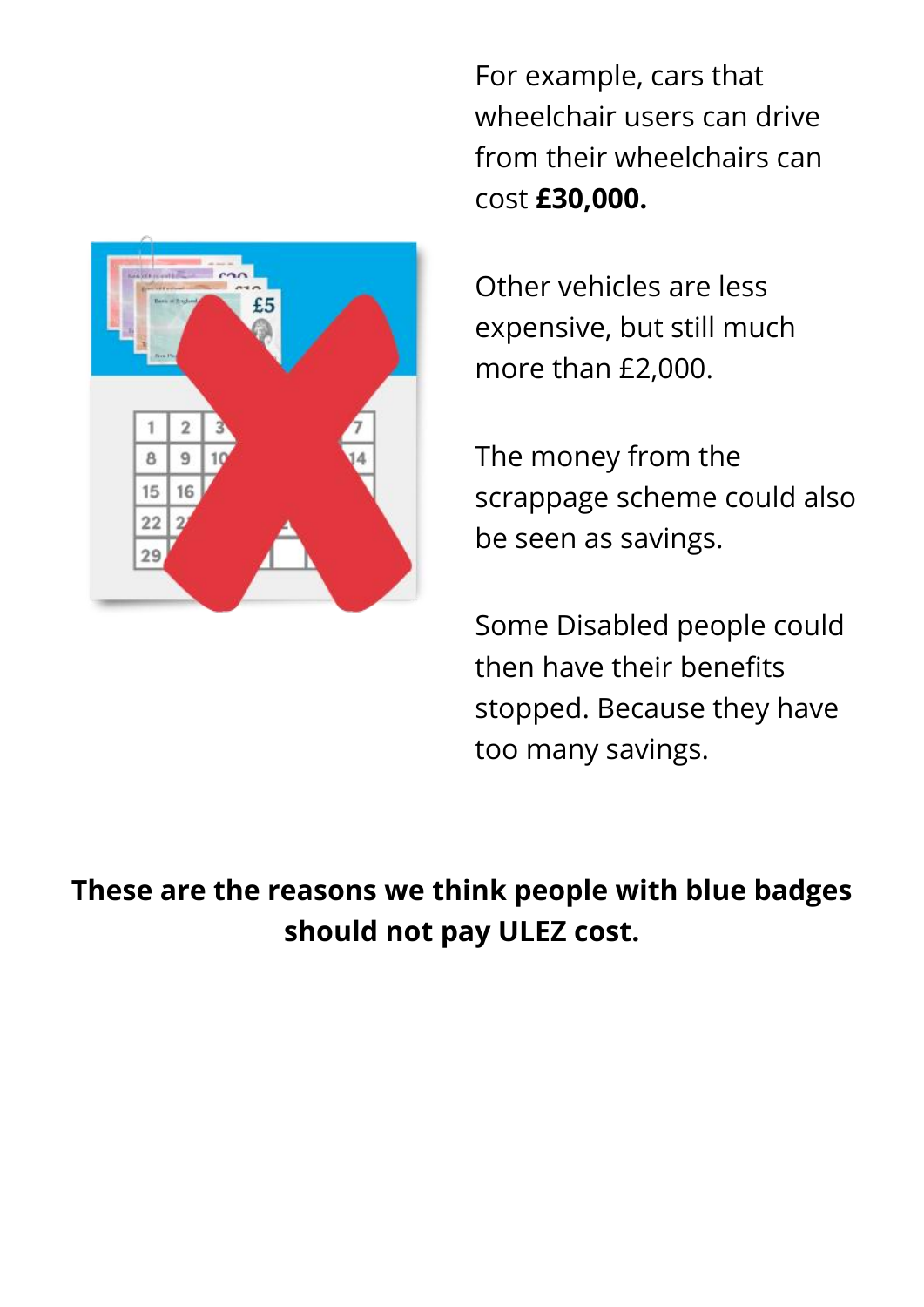#### **Talk to us about ULEZ**



If you want to know more, you can email **Laura Vicinanza.**

Laura is Inclusion London's Policy and Stakeholder Engagement Manager.

**[laura.vicinanza@inclusionlondon.org.uk](mailto:laura.vicinanza@inclusionlondon.org.uk)**

### **Where we found our information**

We talked about some facts and numbers. These are the places we found those facts and numbers.

**We found out how many Disabled people live in poverty. This was from Trust for London.** 

[https://trustforlondon.fra1.cdn.digitaloceanspaces.com/media/documents/Lond](https://trustforlondon.fra1.cdn.digitaloceanspaces.com/media/documents/Londons_Poverty_Profile_2020.pdf) [ons\\_Poverty\\_Profile\\_2020.pdf](https://trustforlondon.fra1.cdn.digitaloceanspaces.com/media/documents/Londons_Poverty_Profile_2020.pdf)

Trust for London Tackling poverty and inequality

**We found out how much money Disabled people had to spend to live. This was from Scope.**

[https://www.scope.org.uk/scope/media/files/campaigns/disability-price-tag](https://www.scope.org.uk/scope/media/files/campaigns/disability-price-tag-report-2019.pdf)[report-2019.pdf](https://www.scope.org.uk/scope/media/files/campaigns/disability-price-tag-report-2019.pdf)

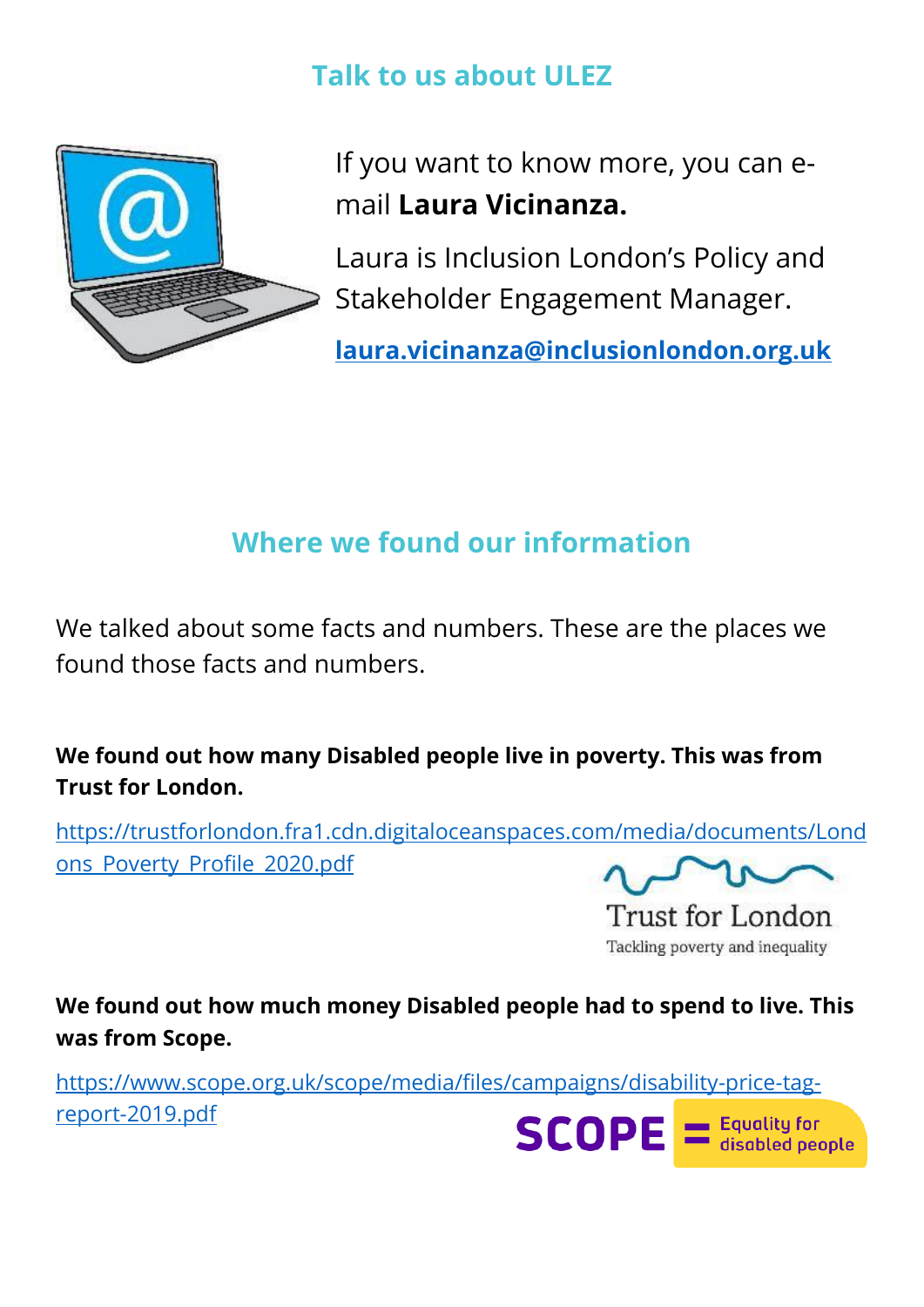#### **We found out how many people in London had Blue Badges. This was from GOV.UK**

[https://www.gov.uk/government/statistics/blue-badge](https://www.gov.uk/government/statistics/blue-badge-scheme-statistics-2021/blue-badge-scheme-statistics-england-2021)[scheme-statistics-2021/blue-badge-scheme-statistics](https://www.gov.uk/government/statistics/blue-badge-scheme-statistics-2021/blue-badge-scheme-statistics-england-2021)[england-2021](https://www.gov.uk/government/statistics/blue-badge-scheme-statistics-2021/blue-badge-scheme-statistics-england-2021) 



**Pictures we used**

We used many pictures from:





a voice for people with learning difficulties



Photosymbols [\(https://app.photosymbols.com\)](https://app.photosymbols.com/)

People First [\(https://peoplefirstltd.com/](https://peoplefirstltd.com/))

Bromley Experts by Experience [\(https://www.xbyxbromley.com/\)](https://www.xbyxbromley.com/)

We used them **under license**. This means we had permission to use the images because we bought them, or they were given to us.